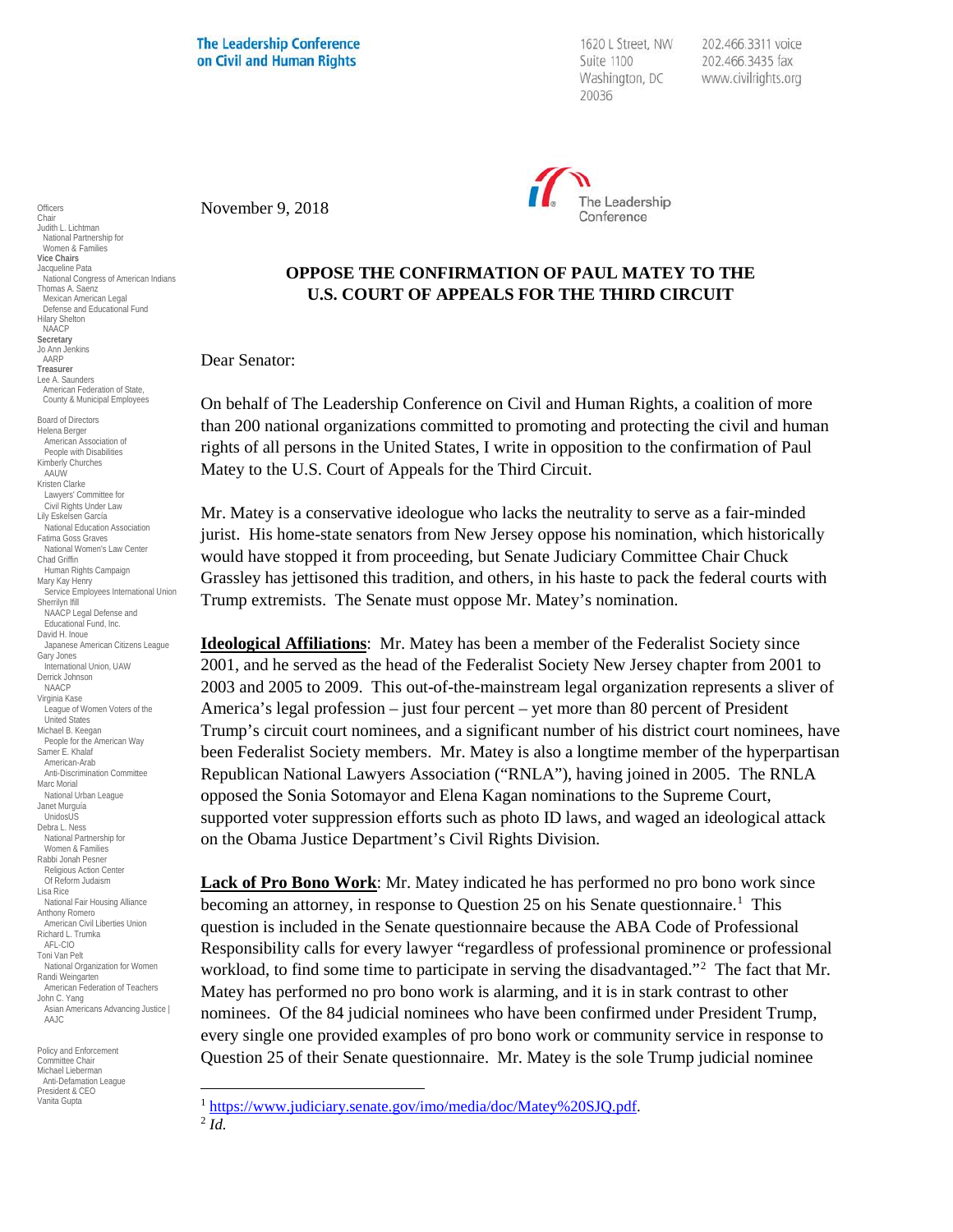November 9, 2018 Page 2 of 3



who has done nothing during his legal career to serve the disadvantaged. That is deeply troubling and should itself be disqualifying.

**Lack of ABA Rating**: Mr. Matey is being given a hearing before the ABA has had a chance to finish its evaluation of him, which will seriously compromise the ability of senators to properly vet his suitability for the Third Circuit. Chairman Grassley has demonstrated sheer hypocrisy in ignoring ABA ratings when he schedules nomination hearings, but touting ABA ratings when they are favorable. Chairman Grassley has defied the tradition of not scheduling hearings until ABA ratings are completed in his rush to pack the courts with Trump's judicial nominees. The fact that Mr. Matey was nominated in April but still lacks an ABA rating seven months later, suggests that he may have been found Not Qualified during his first ABA evaluation, which would trigger a second evaluation.<sup>[3](#page-1-0)</sup>

**Possible Role in Ethical Scandals**: Mr. Matey served as Deputy Chief Counsel to New Jersey Governor Chris Christie in 2013, when Governor Christie's advisors masterminded the Fort Lee lane closures as political retribution against the Fort Lee mayor who declined to endorse him for reelection. According to press reports, Mr. Matey was involved in the decision to fire Bridget Kelly for her role in conspiring to shut down the bridge lanes. [4](#page-1-1) Senators should ask Mr. Matey about his full role in the Bridgegate scandal, as well as other ethical problems of the Christie administration.

**Lack of Home-State Senator Support**: Mr. Matey lacks the support of Senators Menendez and Booker, his home-state senators, who were not meaningfully consulted about the nomination. In light of the home-state senators' opposition, Mr. Matey should not be granted a committee hearing or vote. During the Obama presidency, Chairman Grassley did not grant a hearing or vote to any nominee unless they had support from both home-state senators. In 2015, Chairman Grassley pledged:

For nearly a century, the chairman of the Senate Judiciary Committee has brought nominees up for committee consideration only after both home-state senators have signed and returned what's known as a "blue slip." This tradition is designed to encourage outstanding nominees and consensus between the White House and home-state senators. Over the years, Judiciary Committee chairs of both parties have upheld a blue-slip process, including Sen. Patrick Leahy of Vermont, my immediate predecessor in chairing the committee, who steadfastly honored the tradition even as some in his own party called for its demise. I appreciate the value of the blue-slip process and also intend to honor it.<sup>[5](#page-1-2)</sup>

During the Trump presidency, Chairman Grassley has made the hypocritical decision to give a hearing to eight circuit court nominees who lacked the support of one or both home-state senators: David Stras, Michael Brennan, Ryan Bounds, David Porter, Eric Murphy, Chad Readler, Eric Miller, and Mr. Matey. The Congressional Research Service has identified only three known instances during the 101-year history of the blue slip – prior to the Trump presidency – in which a judicial nominee was confirmed over

<span id="page-1-0"></span>

<span id="page-1-2"></span><span id="page-1-1"></span>

 $\frac{3 \text{ https://www.americanbar.org/content/dam/aba/uncategorical/GAO/Backgrounder.authcheckdam.pdf}}{1 \text{https://njmonthly.com/articles/jersey-living/exclusive-inside-bridgegate/}}$ [judicial-legacy/25801515/.](https://www.desmoinesregister.com/story/opinion/columnists/iowa-view/2015/04/15/working-secure-iowas-judicial-legacy/25801515/)